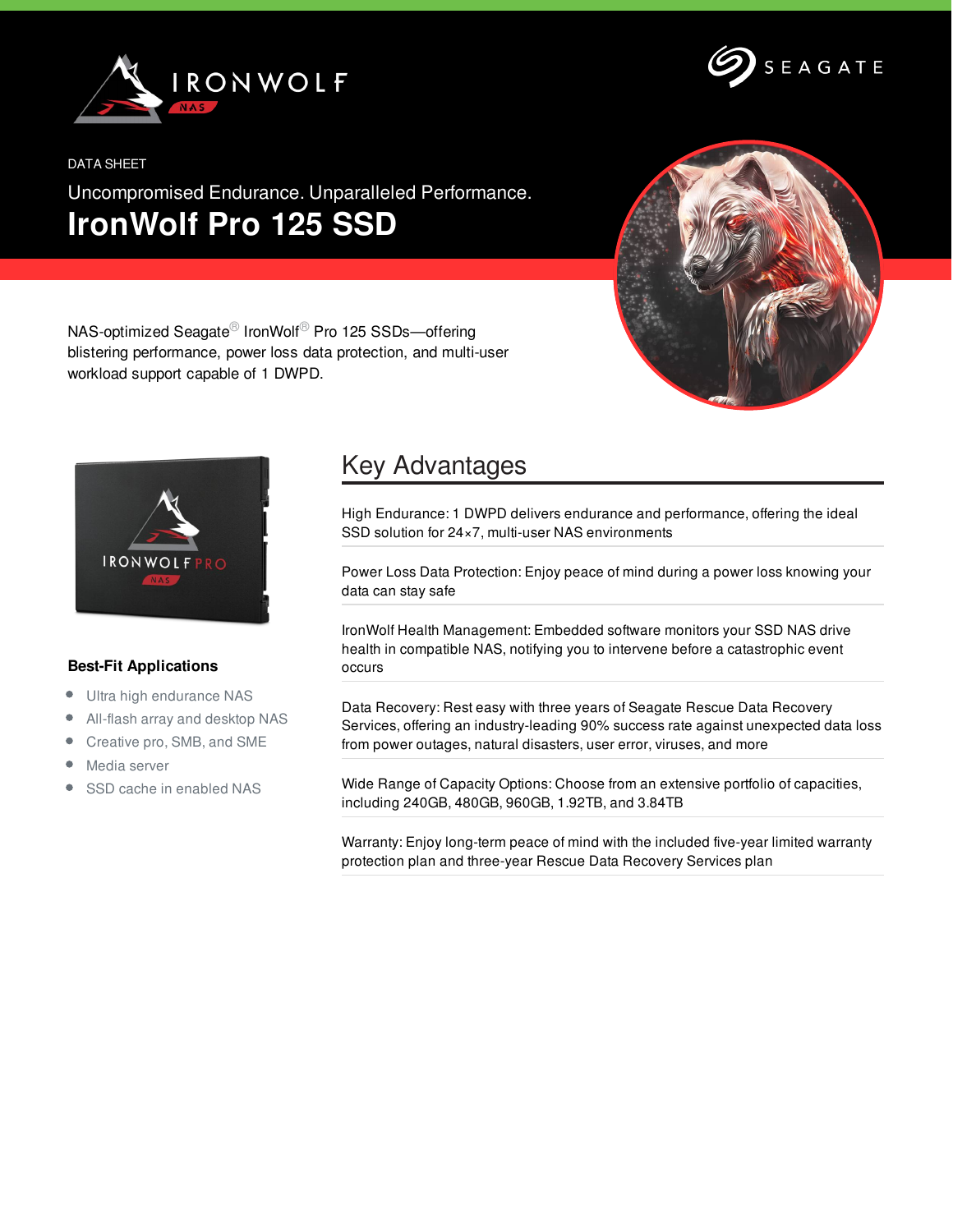



| Specifications                                   |                     |                     |                     |                     |                     |  |  |  |  |
|--------------------------------------------------|---------------------|---------------------|---------------------|---------------------|---------------------|--|--|--|--|
| Capacity                                         | 3.84TB              | 1.92TB              | 960GB               | 480GB               | 240GB               |  |  |  |  |
| <b>Standard Model</b>                            | ZA3840NX10001       | ZA1920NX10001       | ZA960NX10001        | ZA480NX10001        | ZA240NX10001        |  |  |  |  |
| Features                                         |                     |                     |                     |                     |                     |  |  |  |  |
| Interface                                        | SATA 6Gb/s          | SATA 6Gb/s          | SATA 6Gb/s          | SATA 6Gb/s          | SATA 6Gb/s          |  |  |  |  |
| NAND Flash Type                                  | 3D TLC              | 3D TLC              | 3D TLC              | 3D TLC              | 3D TLC              |  |  |  |  |
| Form Factor                                      | 2.5 in $\times$ 7mm | 2.5 in $\times$ 7mm | 2.5 in $\times$ 7mm | 2.5 in $\times$ 7mm | 2.5 in $\times$ 7mm |  |  |  |  |
| Performance                                      |                     |                     |                     |                     |                     |  |  |  |  |
| Sequential Read (MB/s)<br>Sustained, 128KB QD32  | 545                 | 545                 | 545                 | 545                 | 545                 |  |  |  |  |
| Sequential Write (MB/s)<br>Sustained, 128KB QD32 | 520                 | 520                 | 520                 | 500                 | 360                 |  |  |  |  |
| Random Read (IOPS)<br>Sustained, 4KB QD32        | 96,000              | 96,000              | 96,000              | 96,000              | 90,000              |  |  |  |  |
| Random Write (IOPS)<br>Sustained, 4KB QD32       | 30,000              | 30,000              | 25,000              | 16,000              | 12,000              |  |  |  |  |
| Endurance/Reliability                            |                     |                     |                     |                     |                     |  |  |  |  |
| Total Bytes Written (TB)                         | 7000                | 3500                | 1750                | 875                 | 435                 |  |  |  |  |
| Nonrecoverable Read<br>Errors per Bits Read      | 1 per 10E17         | 1 per 10E17         | 1 per 10E17         | 1 per 10E17         | 1 per 10E17         |  |  |  |  |
| Mean Time Between<br>Failures (MTBF, hours)      | 2,000,000           | 2,000,000           | 2,000,000           | 2,000,000           | 2,000,000           |  |  |  |  |
| Warranty, Limited (years)                        | 5                   | 5                   | 5                   | 5                   | 5                   |  |  |  |  |
| <b>Power Management</b>                          |                     |                     |                     |                     |                     |  |  |  |  |
| Power Supply                                     | 5V                  | 5V                  | 5V                  | 5V                  | 5V                  |  |  |  |  |
| +5V Active Max Average<br>Power (W)              | 5.0                 | 4.4                 | 4.0                 | 3.0                 | 2.5                 |  |  |  |  |
| Max Average Idle Power<br>(W)                    | 1.9                 | 1.8                 | 1.6                 | 1.4                 | 1.4                 |  |  |  |  |
| Environmental                                    |                     |                     |                     |                     |                     |  |  |  |  |
| Temperature, Operating<br>Internal (°C)          | 0 to 70             | 0 to 70             | 0 to 70             | 0 to 70             | 0 to 70             |  |  |  |  |
| Temperature,<br>Nonoperating (°C)                | $-40$ to 85         | $-40$ to 85         | -40 to 85           | $-40$ to 85         | $-40$ to 85         |  |  |  |  |
| Shock, Nonoperating:<br>$0.5ms$ (Gs)             | 1500                | 1500                | 1500                | 1500                | 1500                |  |  |  |  |
| Physical                                         |                     |                     |                     |                     |                     |  |  |  |  |
| Height (in/mm, max)                              | 0.279in/7.10mm      | 0.279in/7.10mm      | 0.279in/7.10mm      | 0.279in/7.10mm      | 0.279in/7.10mm      |  |  |  |  |
| Width (in/mm, max)                               | 2.760in/70.10mm     | 2.760in/70.10mm     | 2.760in/70.10mm     | 2.760in/70.10mm     | 2.760in/70.10mm     |  |  |  |  |
| Depth (in/mm, max)                               | 3.950in/100.35mm    | 3.950in/100.35mm    | 3.950in/100.35mm    | 3.950in/100.35mm    | 3.950in/100.35mm    |  |  |  |  |
| Weight $(lb/g)$                                  | $0.136$ lb/62g      | 0.132lb/60g         | 0.130lb/59g         | 0.123lb/56g         | 0.121lb/55g         |  |  |  |  |

1 Performance data is based on testing under certain workload conditions and is subject to change.